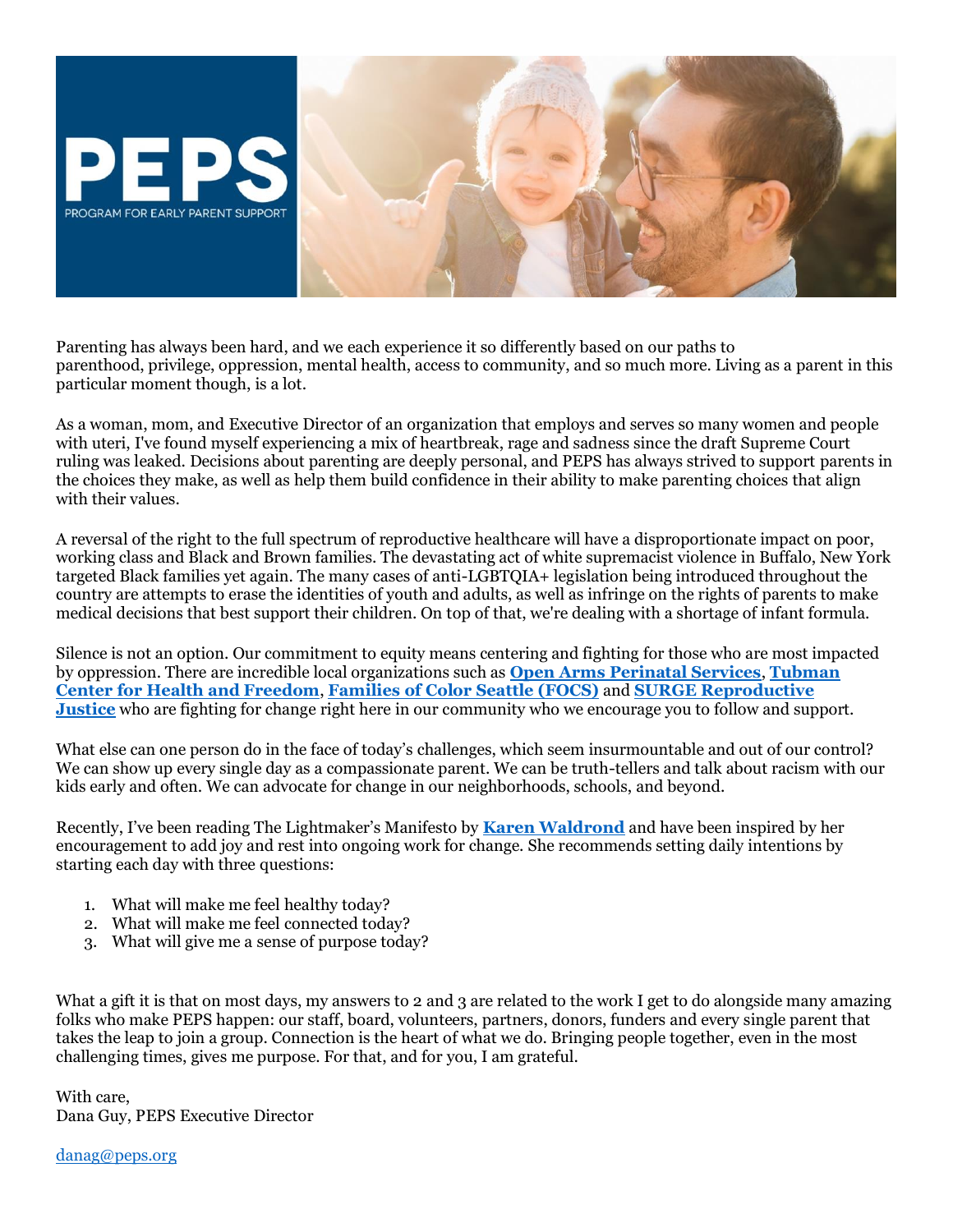## PEPS Updates

## Support and Connection for Parents of Adolescents and Teens

At the beginning of this year, we officially introduced our Program for Parents of Adolescents and Teens (PAT) after an extensive process of conducting a landscape analysis, hiring a Program Manager and Group Leaders, and running numerous pilot sessions to gain feedback on the program and curriculum. It's been an exciting process during which we've learned a lot. You can read more about the program and its development in our recent [blog post.](https://elink.clickdimensions.com/c/7/eyJhaSI6ODA0NzU5ODIsImUiOiJkYW5pZWxlbXJvemVrQGNvbWNhc3QubmV0IiwicmkiOiJjb250YWN0LTYyZTllZjYzNTZkN2VhMTFhODEzMDAwZDNhMzFlZDhkLWU4NmJjNmI4MDBiODRhZDA5Njg4MzUxNGIwODRjNzdlIiwicnEiOiIwMi1iMjIxNDMtODNjZGE5NjQxMzY0NDEyNWFiZDllMmJlMjg5MWNiZGMiLCJwaCI6bnVsbCwibSI6ZmFsc2UsInVpIjoiNyIsInVuIjoiIiwidSI6Imh0dHBzOi8vYmxvZy5wZXBzLm9yZy8yMDIyLzA0LzExL3BhcmVudHMtb2YtYWRvbGVzY2VudHMtYW5kLXRlZW5zLXN1cHBvcnQtYW5kLWNvbm5lY3Rpb24taXMtaGVyZS8_X2NsZGVlPXM4cDFGXzNmNTRPbkJaS2RrS0FZQW9WSGZleGozc1c3SWVaMmp2M0xZRFhwbXYtZzlmXzFPQWNsWXN4Zm1xaXomcmVjaXBpZW50aWQ9Y29udGFjdC02MmU5ZWY2MzU2ZDdlYTExYTgxMzAwMGQzYTMxZWQ4ZC1lODZiYzZiODAwYjg0YWQwOTY4ODM1MTRiMDg0Yzc3ZSZlc2lkPWE5MGRkMTg3LTE3ZDItZWMxMS1hN2I1LTAwMjI0ODBiNDhiMiJ9/_c08-ZGjE3dbvOQ9kI8pyw)

Want to experience what a PAT meeting is like? Join us on June 2 from 6-8pm for a virtual interactive workshop led by PAT Group Leaders on the topic of Communicating (and Listening!) Effectively With Adolescents.

[Register for PAT](https://www.peps.org/programs/parents-of-adolescents-and-teens)

## New PEPS Affinity Program: Working Moms

We recently rolled out our new Working Moms pilot program. Raising a child is a job in and of itself – and we know that parents who are also employed outside the home face unique challenges. That's why we developed this online peer-support program to help mothers explore their identity and values as working parents. The curriculum was developed based on input from nearly 200 working mothers. It is a free 8-week series designed specifically for local moms working outside the home and raising children ages o-5.

The pilot sessions of the Working Moms program are underway, and we're already planning to offer additional sessions in the coming months! Would you be interested in participating in a future Working Moms PEPS Group? If so, fill out our [interest form](https://elink.clickdimensions.com/c/7/eyJhaSI6ODA0NzU5ODIsImUiOiJkYW5pZWxlbXJvemVrQGNvbWNhc3QubmV0IiwicmkiOiJjb250YWN0LTYyZTllZjYzNTZkN2VhMTFhODEzMDAwZDNhMzFlZDhkLWU4NmJjNmI4MDBiODRhZDA5Njg4MzUxNGIwODRjNzdlIiwicnEiOiIwMi1iMjIxNDMtODNjZGE5NjQxMzY0NDEyNWFiZDllMmJlMjg5MWNiZGMiLCJwaCI6bnVsbCwibSI6ZmFsc2UsInVpIjoiMTAiLCJ1biI6IiIsInUiOiJodHRwczovL2FuYWx5dGljcy5jbGlja2RpbWVuc2lvbnMuY29tL2NuL2FrcHhyL0FmZmluaXR5SW50ZXJlc3RGb3JtP19jbGRlZT1zOHAxRl8zZjU0T25CWktka0tBWUFvVkhmZXhqM3NXN0llWjJqdjNMWURYcG12LWc5Zl8xT0FjbFlzeGZtcWl6JnJlY2lwaWVudGlkPWNvbnRhY3QtNjJlOWVmNjM1NmQ3ZWExMWE4MTMwMDBkM2EzMWVkOGQtZTg2YmM2YjgwMGI4NGFkMDk2ODgzNTE0YjA4NGM3N2UmZXNpZD1hOTBkZDE4Ny0xN2QyLWVjMTEtYTdiNS0wMDIyNDgwYjQ4YjIifQ/GWzicR9_tDx5qMbZiQjAgw) and select "Working moms" as the affinity, and we'll be in touch about opportunities to join.

*At PEPS, we're constantly listening and adapting to the needs we hear from our community. Please [support](https://elink.clickdimensions.com/c/7/eyJhaSI6ODA0NzU5ODIsImUiOiJkYW5pZWxlbXJvemVrQGNvbWNhc3QubmV0IiwicmkiOiJjb250YWN0LTYyZTllZjYzNTZkN2VhMTFhODEzMDAwZDNhMzFlZDhkLWU4NmJjNmI4MDBiODRhZDA5Njg4MzUxNGIwODRjNzdlIiwicnEiOiIwMi1iMjIxNDMtODNjZGE5NjQxMzY0NDEyNWFiZDllMmJlMjg5MWNiZGMiLCJwaCI6bnVsbCwibSI6ZmFsc2UsInVpIjoiMTEiLCJ1biI6IiIsInUiOiJodHRwczovL3d3dy53YWdpdmVzLm9yZy9vcmdhbml6YXRpb24vUHJvZ3JhbS1Gb3ItRWFybHktUGFyZW50LVN1cHBvcnQ_X2NsZGVlPXM4cDFGXzNmNTRPbkJaS2RrS0FZQW9WSGZleGozc1c3SWVaMmp2M0xZRFhwbXYtZzlmXzFPQWNsWXN4Zm1xaXomcmVjaXBpZW50aWQ9Y29udGFjdC02MmU5ZWY2MzU2ZDdlYTExYTgxMzAwMGQzYTMxZWQ4ZC1lODZiYzZiODAwYjg0YWQwOTY4ODM1MTRiMDg0Yzc3ZSZlc2lkPWE5MGRkMTg3LTE3ZDItZWMxMS1hN2I1LTAwMjI0ODBiNDhiMiJ9/Z9hK8r43ACZnC5Z0d72vqg)  [our work](https://elink.clickdimensions.com/c/7/eyJhaSI6ODA0NzU5ODIsImUiOiJkYW5pZWxlbXJvemVrQGNvbWNhc3QubmV0IiwicmkiOiJjb250YWN0LTYyZTllZjYzNTZkN2VhMTFhODEzMDAwZDNhMzFlZDhkLWU4NmJjNmI4MDBiODRhZDA5Njg4MzUxNGIwODRjNzdlIiwicnEiOiIwMi1iMjIxNDMtODNjZGE5NjQxMzY0NDEyNWFiZDllMmJlMjg5MWNiZGMiLCJwaCI6bnVsbCwibSI6ZmFsc2UsInVpIjoiMTEiLCJ1biI6IiIsInUiOiJodHRwczovL3d3dy53YWdpdmVzLm9yZy9vcmdhbml6YXRpb24vUHJvZ3JhbS1Gb3ItRWFybHktUGFyZW50LVN1cHBvcnQ_X2NsZGVlPXM4cDFGXzNmNTRPbkJaS2RrS0FZQW9WSGZleGozc1c3SWVaMmp2M0xZRFhwbXYtZzlmXzFPQWNsWXN4Zm1xaXomcmVjaXBpZW50aWQ9Y29udGFjdC02MmU5ZWY2MzU2ZDdlYTExYTgxMzAwMGQzYTMxZWQ4ZC1lODZiYzZiODAwYjg0YWQwOTY4ODM1MTRiMDg0Yzc3ZSZlc2lkPWE5MGRkMTg3LTE3ZDItZWMxMS1hN2I1LTAwMjI0ODBiNDhiMiJ9/Z9hK8r43ACZnC5Z0d72vqg) to help us continue to develop and implement new programs.*

## Reintroducing In-Person PEPS Groups

Over the past two years, our programming has changed more than we ever could have imagined due to the ongoing pandemic. We've been closely following recommendations from the medical community and King County Public Health guidelines to determine our plan for returning to in-person PEPS Groups. We want to be clear that the majority of PEPS programming will remain virtual for the time being. However, we are excited to announce that we are re-introducing selected PEPS Groups in-person at community sites in South Seattle, North Seattle and Edmonds this summer. To learn more or register for an in-person PEPS Group, visit our [Reintroducing In-Person PEPS Groups webpage.](https://elink.clickdimensions.com/c/7/eyJhaSI6ODA0NzU5ODIsImUiOiJkYW5pZWxlbXJvemVrQGNvbWNhc3QubmV0IiwicmkiOiJjb250YWN0LTYyZTllZjYzNTZkN2VhMTFhODEzMDAwZDNhMzFlZDhkLWU4NmJjNmI4MDBiODRhZDA5Njg4MzUxNGIwODRjNzdlIiwicnEiOiIwMi1iMjIxNDMtODNjZGE5NjQxMzY0NDEyNWFiZDllMmJlMjg5MWNiZGMiLCJwaCI6bnVsbCwibSI6ZmFsc2UsInVpIjoiMTIiLCJ1biI6IiIsInUiOiJodHRwczovL3d3dy5wZXBzLm9yZy9wcm9ncmFtcy9pbi1wZXJzb24tZ3JvdXBzP19jbGRlZT1zOHAxRl8zZjU0T25CWktka0tBWUFvVkhmZXhqM3NXN0llWjJqdjNMWURYcG12LWc5Zl8xT0FjbFlzeGZtcWl6JnJlY2lwaWVudGlkPWNvbnRhY3QtNjJlOWVmNjM1NmQ3ZWExMWE4MTMwMDBkM2EzMWVkOGQtZTg2YmM2YjgwMGI4NGFkMDk2ODgzNTE0YjA4NGM3N2UmZXNpZD1hOTBkZDE4Ny0xN2QyLWVjMTEtYTdiNS0wMDIyNDgwYjQ4YjIifQ/aLruwBg2FTKVIcgiWNGkhA)

## Can a Smaller Board Bring in More People (Like You)?

The PEPS Board is trying an experiment. As part of our ongoing equity work, PEPS has shifted away from a traditional one-size-fits-all Board of Directors approach. We have a smaller Governance Board, where people can best use their gifts, to be paired with a larger Advisors & Ambassadors Network. You can learn more about the reasoning behind this decision and what we've learned so far in this [letter from Board leadership.](https://elink.clickdimensions.com/c/7/eyJhaSI6ODA0NzU5ODIsImUiOiJkYW5pZWxlbXJvemVrQGNvbWNhc3QubmV0IiwicmkiOiJjb250YWN0LTYyZTllZjYzNTZkN2VhMTFhODEzMDAwZDNhMzFlZDhkLWU4NmJjNmI4MDBiODRhZDA5Njg4MzUxNGIwODRjNzdlIiwicnEiOiIwMi1iMjIxNDMtODNjZGE5NjQxMzY0NDEyNWFiZDllMmJlMjg5MWNiZGMiLCJwaCI6bnVsbCwibSI6ZmFsc2UsInVpIjoiMTUiLCJ1biI6IiIsInUiOiJodHRwczovL3d3dy5wZXBzLm9yZy9hYm91dC9uZXdzL2Nhbi1hLXNtYWxsZXItYm9hcmQtYnJpbmctaW4tbW9yZS1wZW9wbGUtbGlrZS15b3U_X2NsZGVlPXM4cDFGXzNmNTRPbkJaS2RrS0FZQW9WSGZleGozc1c3SWVaMmp2M0xZRFhwbXYtZzlmXzFPQWNsWXN4Zm1xaXomcmVjaXBpZW50aWQ9Y29udGFjdC02MmU5ZWY2MzU2ZDdlYTExYTgxMzAwMGQzYTMxZWQ4ZC1lODZiYzZiODAwYjg0YWQwOTY4ODM1MTRiMDg0Yzc3ZSZlc2lkPWE5MGRkMTg3LTE3ZDItZWMxMS1hN2I1LTAwMjI0ODBiNDhiMiJ9/B5DK3WvmtiCLeHONDfWt5Q)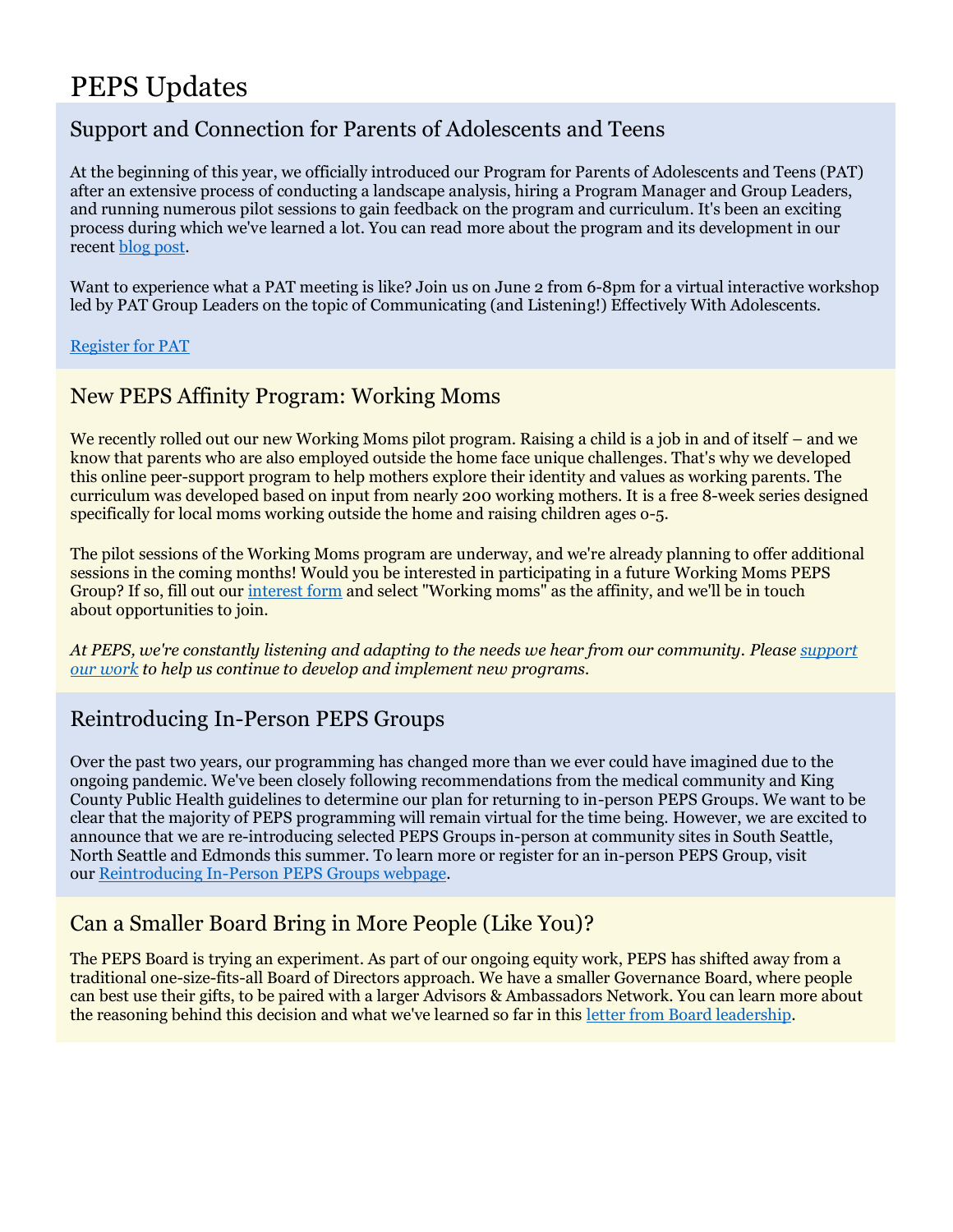## "Is PEPS available in… [fill in the blank state]?"

We often hear from members of our community who had a great PEPS experience and want to share the love with friends and family members outside of the Seattle metro area. The PEPS Network was created in 2014 to give other nonprofit organizations and small businesses the ability to use the PEPS model by licensing the PEPS curriculum to offer peer-support groups to their specific community or geographic region. These Network Partners offer groups to families in their region with a variety of diverse identities and needs.

Do you know an organization or small business that might want to chat about bringing peer support to their community? Share the [Network Inquiry form](https://elink.clickdimensions.com/c/7/eyJhaSI6ODA0NzU5ODIsImUiOiJkYW5pZWxlbXJvemVrQGNvbWNhc3QubmV0IiwicmkiOiJjb250YWN0LTYyZTllZjYzNTZkN2VhMTFhODEzMDAwZDNhMzFlZDhkLWU4NmJjNmI4MDBiODRhZDA5Njg4MzUxNGIwODRjNzdlIiwicnEiOiIwMi1iMjIxNDMtODNjZGE5NjQxMzY0NDEyNWFiZDllMmJlMjg5MWNiZGMiLCJwaCI6bnVsbCwibSI6ZmFsc2UsInVpIjoiMTYiLCJ1biI6IiIsInUiOiJodHRwczovL2FuYWx5dGljcy5jbGlja2RpbWVuc2lvbnMuY29tL2NuL2FrcHhyL05ldHdvcmtGb3JtP19jbGRlZT1zOHAxRl8zZjU0T25CWktka0tBWUFvVkhmZXhqM3NXN0llWjJqdjNMWURYcG12LWc5Zl8xT0FjbFlzeGZtcWl6JnJlY2lwaWVudGlkPWNvbnRhY3QtNjJlOWVmNjM1NmQ3ZWExMWE4MTMwMDBkM2EzMWVkOGQtZTg2YmM2YjgwMGI4NGFkMDk2ODgzNTE0YjA4NGM3N2UmZXNpZD1hOTBkZDE4Ny0xN2QyLWVjMTEtYTdiNS0wMDIyNDgwYjQ4YjIifQ/OB81Ci50TlAPM83fLWa46w) and PEPS staff will reach out to them soon. For more details, check out our [Collaborations FAQ page.](https://elink.clickdimensions.com/c/7/eyJhaSI6ODA0NzU5ODIsImUiOiJkYW5pZWxlbXJvemVrQGNvbWNhc3QubmV0IiwicmkiOiJjb250YWN0LTYyZTllZjYzNTZkN2VhMTFhODEzMDAwZDNhMzFlZDhkLWU4NmJjNmI4MDBiODRhZDA5Njg4MzUxNGIwODRjNzdlIiwicnEiOiIwMi1iMjIxNDMtODNjZGE5NjQxMzY0NDEyNWFiZDllMmJlMjg5MWNiZGMiLCJwaCI6bnVsbCwibSI6ZmFsc2UsInVpIjoiMTciLCJ1biI6IiIsInUiOiJodHRwczovL3d3dy5wZXBzLm9yZy9jb2xsYWJvcmF0aW9ucy9jb2xsYWJvcmF0aW9ucy1mYXE_X2NsZGVlPXM4cDFGXzNmNTRPbkJaS2RrS0FZQW9WSGZleGozc1c3SWVaMmp2M0xZRFhwbXYtZzlmXzFPQWNsWXN4Zm1xaXomcmVjaXBpZW50aWQ9Y29udGFjdC02MmU5ZWY2MzU2ZDdlYTExYTgxMzAwMGQzYTMxZWQ4ZC1lODZiYzZiODAwYjg0YWQwOTY4ODM1MTRiMDg0Yzc3ZSZlc2lkPWE5MGRkMTg3LTE3ZDItZWMxMS1hN2I1LTAwMjI0ODBiNDhiMiJ9/fxdeJCzMuDWKcbvHvdF_nw)

## PEPS is Hiring

Are you passionate about supporting parents and building community? Join our team as our Development Manager, Donor Relations Manager, or Contract Group Leader. Part-time and full-time roles available. Check out our [job openings](https://elink.clickdimensions.com/c/7/eyJhaSI6ODA0NzU5ODIsImUiOiJkYW5pZWxlbXJvemVrQGNvbWNhc3QubmV0IiwicmkiOiJjb250YWN0LTYyZTllZjYzNTZkN2VhMTFhODEzMDAwZDNhMzFlZDhkLWU4NmJjNmI4MDBiODRhZDA5Njg4MzUxNGIwODRjNzdlIiwicnEiOiIwMi1iMjIxNDMtODNjZGE5NjQxMzY0NDEyNWFiZDllMmJlMjg5MWNiZGMiLCJwaCI6bnVsbCwibSI6ZmFsc2UsInVpIjoiMjAiLCJ1biI6IiIsInUiOiJodHRwczovL3d3dy5wZXBzLm9yZy9hYm91dC9qb2JzP19jbGRlZT1zOHAxRl8zZjU0T25CWktka0tBWUFvVkhmZXhqM3NXN0llWjJqdjNMWURYcG12LWc5Zl8xT0FjbFlzeGZtcWl6JnJlY2lwaWVudGlkPWNvbnRhY3QtNjJlOWVmNjM1NmQ3ZWExMWE4MTMwMDBkM2EzMWVkOGQtZTg2YmM2YjgwMGI4NGFkMDk2ODgzNTE0YjA4NGM3N2UmZXNpZD1hOTBkZDE4Ny0xN2QyLWVjMTEtYTdiNS0wMDIyNDgwYjQ4YjIifQ/vhe96LaHaGisaZEogYTY3w) and apply!

### Save the Date

*We are able to offer these community events free of charge thanks to generous donors who support our work. Please join them by [making a gift.](https://elink.clickdimensions.com/c/7/eyJhaSI6ODA0NzU5ODIsImUiOiJkYW5pZWxlbXJvemVrQGNvbWNhc3QubmV0IiwicmkiOiJjb250YWN0LTYyZTllZjYzNTZkN2VhMTFhODEzMDAwZDNhMzFlZDhkLWU4NmJjNmI4MDBiODRhZDA5Njg4MzUxNGIwODRjNzdlIiwicnEiOiIwMi1iMjIxNDMtODNjZGE5NjQxMzY0NDEyNWFiZDllMmJlMjg5MWNiZGMiLCJwaCI6bnVsbCwibSI6ZmFsc2UsInVpIjoiMjEiLCJ1biI6IiIsInUiOiJodHRwczovL3d3dy53YWdpdmVzLm9yZy9vcmdhbml6YXRpb24vUHJvZ3JhbS1Gb3ItRWFybHktUGFyZW50LVN1cHBvcnQ_X2NsZGVlPXM4cDFGXzNmNTRPbkJaS2RrS0FZQW9WSGZleGozc1c3SWVaMmp2M0xZRFhwbXYtZzlmXzFPQWNsWXN4Zm1xaXomcmVjaXBpZW50aWQ9Y29udGFjdC02MmU5ZWY2MzU2ZDdlYTExYTgxMzAwMGQzYTMxZWQ4ZC1lODZiYzZiODAwYjg0YWQwOTY4ODM1MTRiMDg0Yzc3ZSZlc2lkPWE5MGRkMTg3LTE3ZDItZWMxMS1hN2I1LTAwMjI0ODBiNDhiMiJ9/2I_QI9HHEZKqtduRFd-X_Q)*

#### **June 2, 6-8pm (virtual):**

#### [Communicating \(and Listening!\) Effectively with Adolescents](https://elink.clickdimensions.com/c/7/eyJhaSI6ODA0NzU5ODIsImUiOiJkYW5pZWxlbXJvemVrQGNvbWNhc3QubmV0IiwicmkiOiJjb250YWN0LTYyZTllZjYzNTZkN2VhMTFhODEzMDAwZDNhMzFlZDhkLWU4NmJjNmI4MDBiODRhZDA5Njg4MzUxNGIwODRjNzdlIiwicnEiOiIwMi1iMjIxNDMtODNjZGE5NjQxMzY0NDEyNWFiZDllMmJlMjg5MWNiZGMiLCJwaCI6bnVsbCwibSI6ZmFsc2UsInVpIjoiMjIiLCJ1biI6IiIsInUiOiJodHRwczovL3d3dy5wZXBzLm9yZy9QYXJlbnRSZXNvdXJjZXMvY29tbXVuaXR5LWV2ZW50cy9jb21tdW5pY2F0aW5nLWFuZC1saXN0ZW5pbmctZWZmZWN0aXZlbHktd2l0aC1hZG9sZXNjZW50cz9fY2xkZWU9czhwMUZfM2Y1NE9uQlpLZGtLQVlBb1ZIZmV4ajNzVzdJZVoyanYzTFlEWHBtdi1nOWZfMU9BY2xZc3hmbXFpeiZyZWNpcGllbnRpZD1jb250YWN0LTYyZTllZjYzNTZkN2VhMTFhODEzMDAwZDNhMzFlZDhkLWU4NmJjNmI4MDBiODRhZDA5Njg4MzUxNGIwODRjNzdlJmVzaWQ9YTkwZGQxODctMTdkMi1lYzExLWE3YjUtMDAyMjQ4MGI0OGIyIn0/1svO95RkguGivFVTvNFD8Q)

Experience our Parents of Adolescents and Teens (PAT) Program for an evening in this online workshop. Group Leaders from our PAT Program will be our guides in a conversation to grow our understanding of what barriers exist, how to approach conflicts, and strategies to communicate with adolescents. Parents and caregivers will participate in connection activities, discussions, and breakout sessions to learn how to practice active listening, effective communication, and conflict resolution with adolescents.

#### **June 14, 6:30-8pm (virtual):**

#### [Queer Families Community Conversation](https://elink.clickdimensions.com/c/7/eyJhaSI6ODA0NzU5ODIsImUiOiJkYW5pZWxlbXJvemVrQGNvbWNhc3QubmV0IiwicmkiOiJjb250YWN0LTYyZTllZjYzNTZkN2VhMTFhODEzMDAwZDNhMzFlZDhkLWU4NmJjNmI4MDBiODRhZDA5Njg4MzUxNGIwODRjNzdlIiwicnEiOiIwMi1iMjIxNDMtODNjZGE5NjQxMzY0NDEyNWFiZDllMmJlMjg5MWNiZGMiLCJwaCI6bnVsbCwibSI6ZmFsc2UsInVpIjoiMjMiLCJ1biI6IiIsInUiOiJodHRwczovL3d3dy5wZXBzLm9yZy9QYXJlbnRSZXNvdXJjZXMvY29tbXVuaXR5LWV2ZW50cy9xdWVlci1mYW1pbGllcy1jb21tdW5pdHktY29udmVyc2F0aW9uP19jbGRlZT1zOHAxRl8zZjU0T25CWktka0tBWUFvVkhmZXhqM3NXN0llWjJqdjNMWURYcG12LWc5Zl8xT0FjbFlzeGZtcWl6JnJlY2lwaWVudGlkPWNvbnRhY3QtNjJlOWVmNjM1NmQ3ZWExMWE4MTMwMDBkM2EzMWVkOGQtZTg2YmM2YjgwMGI4NGFkMDk2ODgzNTE0YjA4NGM3N2UmZXNpZD1hOTBkZDE4Ny0xN2QyLWVjMTEtYTdiNS0wMDIyNDgwYjQ4YjIifQ/uZ7sqlg2ZcehNs5r-ccc-g)

A space for parents and caregivers who identify as LGBTQIA+ or are caring for children who identify as LGBTQIA+ to connect with other parents, share their concerns about recent legislative attacks on the LGBTQIA+ community, and participate in group discussions on a variety of related topics.

#### **June 25: PrideFest**

PEPS will be tabling at the Family Pride section of PrideFest, near Cal Anderson Park, on June 25 from 1-7pm. Come say hi!